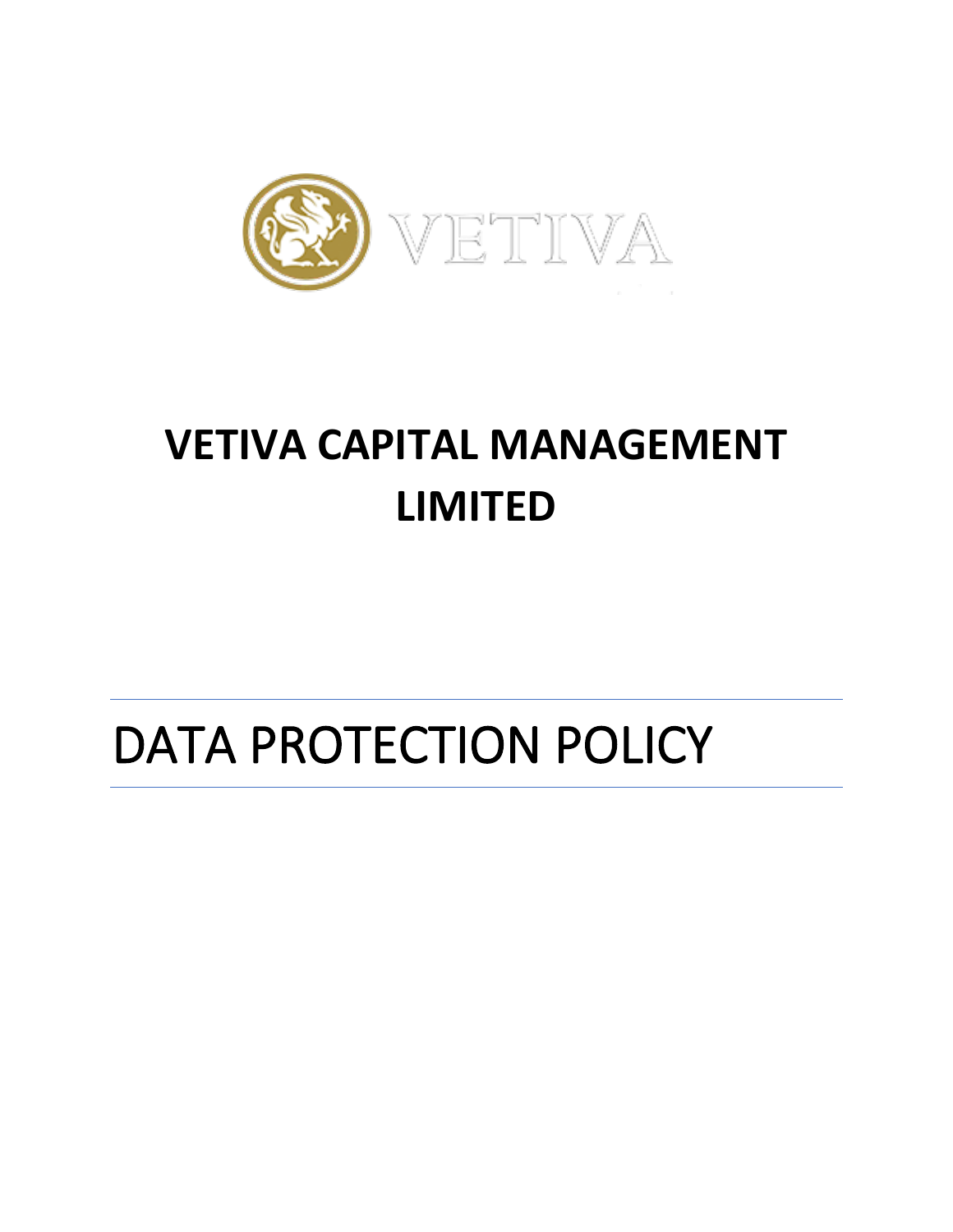

## **1. Introduction**

Vetiva Capital Management Limited (including its subsidiaries hereinafter referred to as "Vetiva"), as a data collector/controller, is committed to conducting its business in accordance with the Nigeria Data Protection Regulation (NDPR), EU General Data Protection Regulation (GDPR), and other international instruments concerning the protection of personal data and privacy of individuals privacy to ensure compliance with the Data Protection requirements. Non-compliance may expose Vetiva to complaints, regulatory actions, fines or/and reputational damage.

#### **2. Purpose**

The purpose of this policy is to ensure that Vetiva processes personal data in a way that is consistent with all data protection and privacy guidelines, to protect the "rights and freedoms" of individuals, and to ensure that personal data is not processed without their knowledge, and, wherever possible, that it is processed with their consent.

The Vetiva's Data Protection Policy is also designed to inform all stakeholders about their obligation to protect the privacy and security of personal data when collecting, storing, using personal data that is needed in order to carry out our business while complying with Data Protection Regulations and standards.

#### **3. Rational/Scope**

By this policy, Vetiva sets forth how it shall process and manage personal data collected in the normal course of business. Any data provided are handled in a confidential manner to ensure that the content and service being offered are tailored to specific requests, needs and interests.

The Vetiva policy applies to all employees, contractors, vendors and third parties that are responsible for processing of personal data on behalf of Vetiva.

This policy also applies to the whole or part processing of personal data by automated means (i.e. by laptop/computer) and non-automated means (i.e. paper records) that form part or intend to form part of Vetiva's filing system.

#### **4. Definition of Terms**

Personal Data – A name, identification number, location data, and/or online identifier, including one or more specific factors such as physical, physiological, genetic, mental, economic, cultural or social identifiers relating to a natural person directly or indirectly.

Data Subject – Any living individual or natural person from whom personal data is collected.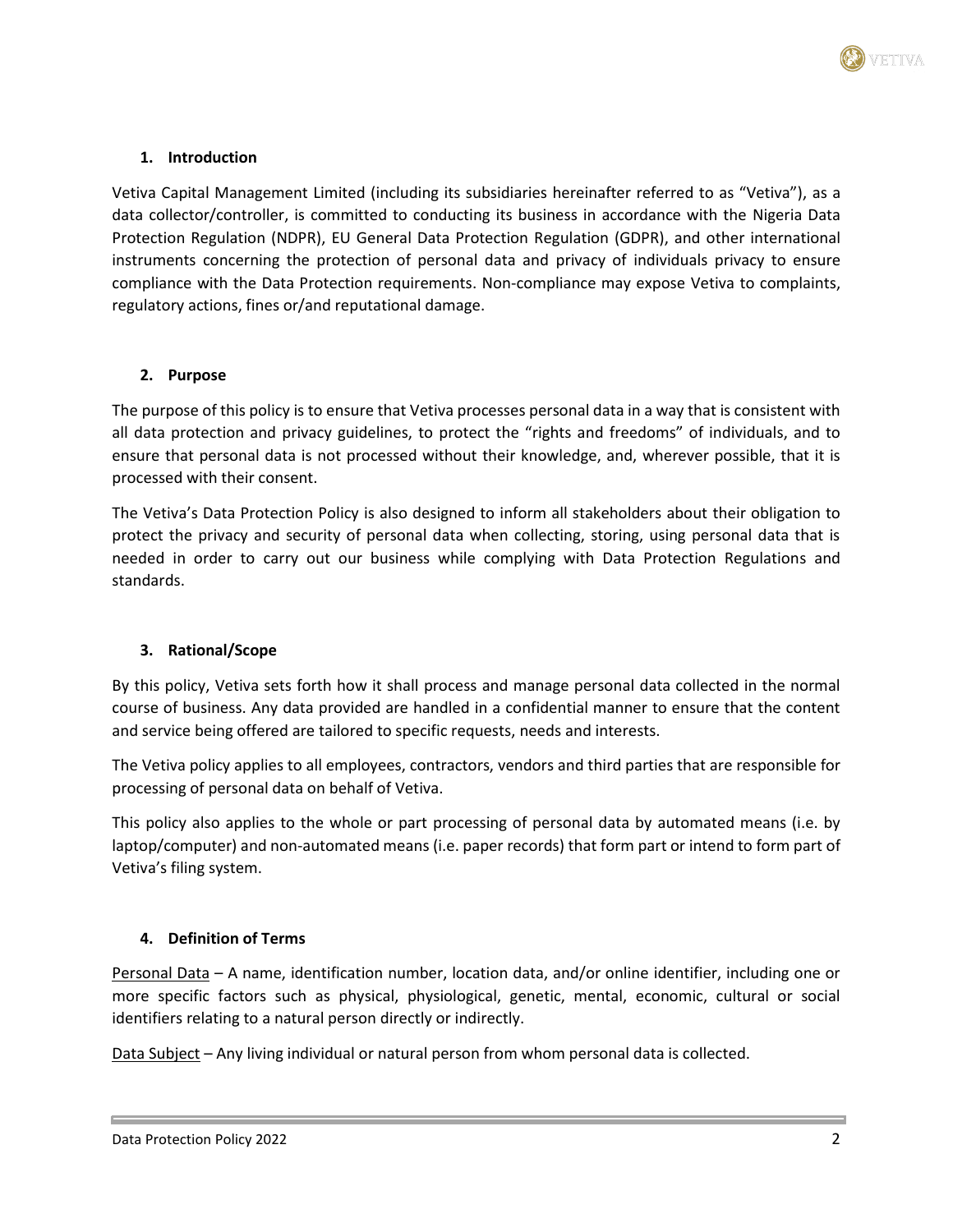

Consent - Any specific, informed, and unambiguous indication of the data subject's wishes that is freely given by a statement or by a clear affirmative action, which signifies agreement to the processing of his/her personal data.

Third Party – A natural or legal person, public authority, agency, vendor, contractor, or entity other than the data subject, who, under Vetiva's authority, is authorised to process personal data.

Data Administrator - Any persons or organisation that processes data.

Data Controller- Any person who either alone, jointly with other persons or in common with other persons or as a statutory body, determines the purposes for and the manner in which personal data is processed or is to be processed.

Processing - Any operation or set of operations which is performed on personal data or on sets of personal data, such as collection, recording, organisation, structuring, storage, adaptation or alteration, retrieval, consultation, use, disclosure by transmission, dissemination or otherwise making available, alignment or combination, restriction, erasure or destruction.

Data Protection Impact Assessment - A tool and process for assessing the protection impacts on data subjects in processing their personal data and for identifying remedial actions as necessary in order to avoid or minimize such.

Data Protection Officer – A Vetiva staff in the Information Technology department who supervises, monitors and reports matters related to data protection and privacy in compliance with this Policy.

Data Encryption – It is the process of converting data or information into a code to prevent unauthorised access by human and/or computer systems. Data encryption can be used during data storage or transmission and is typically used in conjunction with authentication services to ensure that keys are only provided to, or used by, authorized users.

Personal Data Breach - A breach of data security leading to the accidental or unlawful/illegitimate access, destruction, loss, alteration, unauthorized disclosure of personal data that is being transferred, stored or otherwise processed.

Vetiva – Vetiva Capital Management Limited; Vetiva Securities Limited; Vetiva Fund Managers Limited; Vetiva Trustees Limited; Griffin Finance Limited.

## **5. Policy Statement & Applicability**

The entire Management and Board of Vetiva, located at **Address**, is committed to maintaining compliance with all relevant GDPR/NDPR and local laws with respect to personal data collected, as well as protection of the "rights and freedoms" of the data subject. This GDPR/NDPR compliance policy is also described by other relevant policies such as the information security policy, along with related Vetiva's processes and procedures.

The GDPR/NDPR and Vetiva's data protection policy applies to all personal data processing functions, including those performed on customers', clients', employees', suppliers' and partners' personal data, and any other personal data that Vetiva processes from any source. This policy also applies to all Employees/Staff and third parties of Vetiva.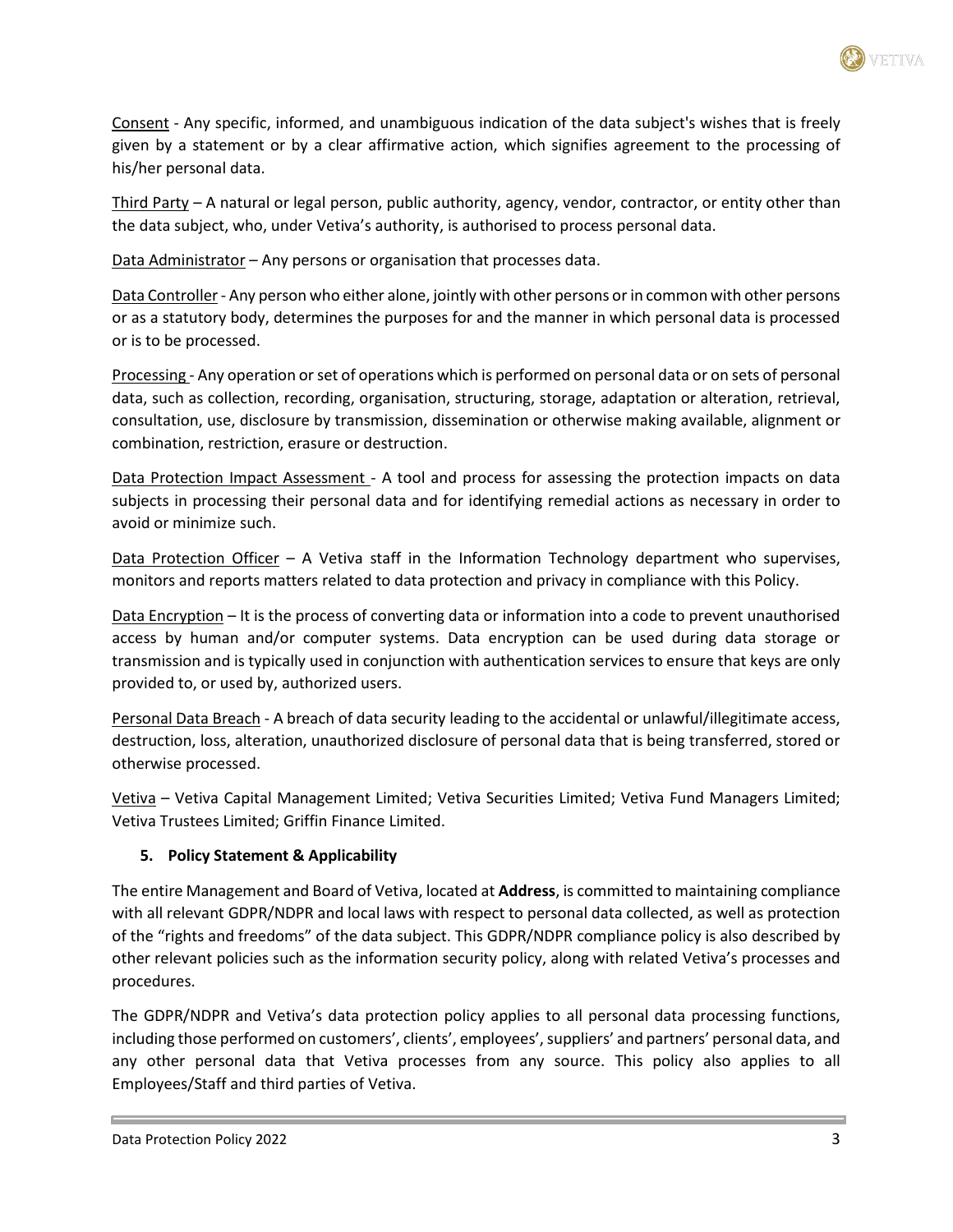Vetiva's Data Protection Officer, **name of DPO**, is responsible for reviewing and updating the register of processing annually in the light of any changes to Vetiva's operations and activities, and to any additional requirements identified by means of data protection impact assessments. This register needs to be available on the supervisory authority's request.

Partners and any third parties working with or for Vetiva, and who have or may have access to personal data, will be expected to have read, understood, and to comply with this policy. No third party may access personal data held by Vetiva without having first entered into a data confidentiality agreement, which imposes on the third-party obligations no less onerous than those to which Vetiva is committed, and which gives Vetiva the right to audit compliance with the agreement.

Any breach of the GDPR/NDPR will be dealt with under Vetiva's disciplinary procedure and may also be a criminal offence, in which case the matter will be reported as soon as possible to the appropriate authorities.

| <b>Roles</b>                 | <b>Responsibilities</b>                                                                                                                                                                                                                                                                                                                                                                                                               |
|------------------------------|---------------------------------------------------------------------------------------------------------------------------------------------------------------------------------------------------------------------------------------------------------------------------------------------------------------------------------------------------------------------------------------------------------------------------------------|
| Management, CEO, Supervisors | developing and encouraging<br>good<br>information handling practices within<br>Vetiva; responsibilities are set out in<br>individual job descriptions.                                                                                                                                                                                                                                                                                |
| Data Protection Officer      | is accountable to Vetiva's management<br>$\bullet$<br>board for the management of personal<br>data within Vetiva.<br>ensuring that compliance with data<br>protection legislation and good practice<br>can be demonstrated.<br>is accountable for development and<br>implementation of the GDPR/NDPR as<br>required by this policy<br>is accountable for security and risk<br>management in relation to compliance<br>with the policy |
| Employees/Staff              | ensuring that any personal data about<br>$\bullet$<br>them and supplied by them to Vetiva is<br>accurate and up-to-date.                                                                                                                                                                                                                                                                                                              |

## **6. Roles & Responsibilities**

Under the GDPR/NDPR, Vetiva is a *data controller and/or data processor*.

**Name of Data Protection Officer**, who the Management Board considers to be suitably qualified and experienced, has been appointed to take the responsibility for Vetiva's compliance with this policy on a daily basis. In particular, **Name of Data Protection Officer** has direct responsibility for ensuring that Vetiva **TETTVA**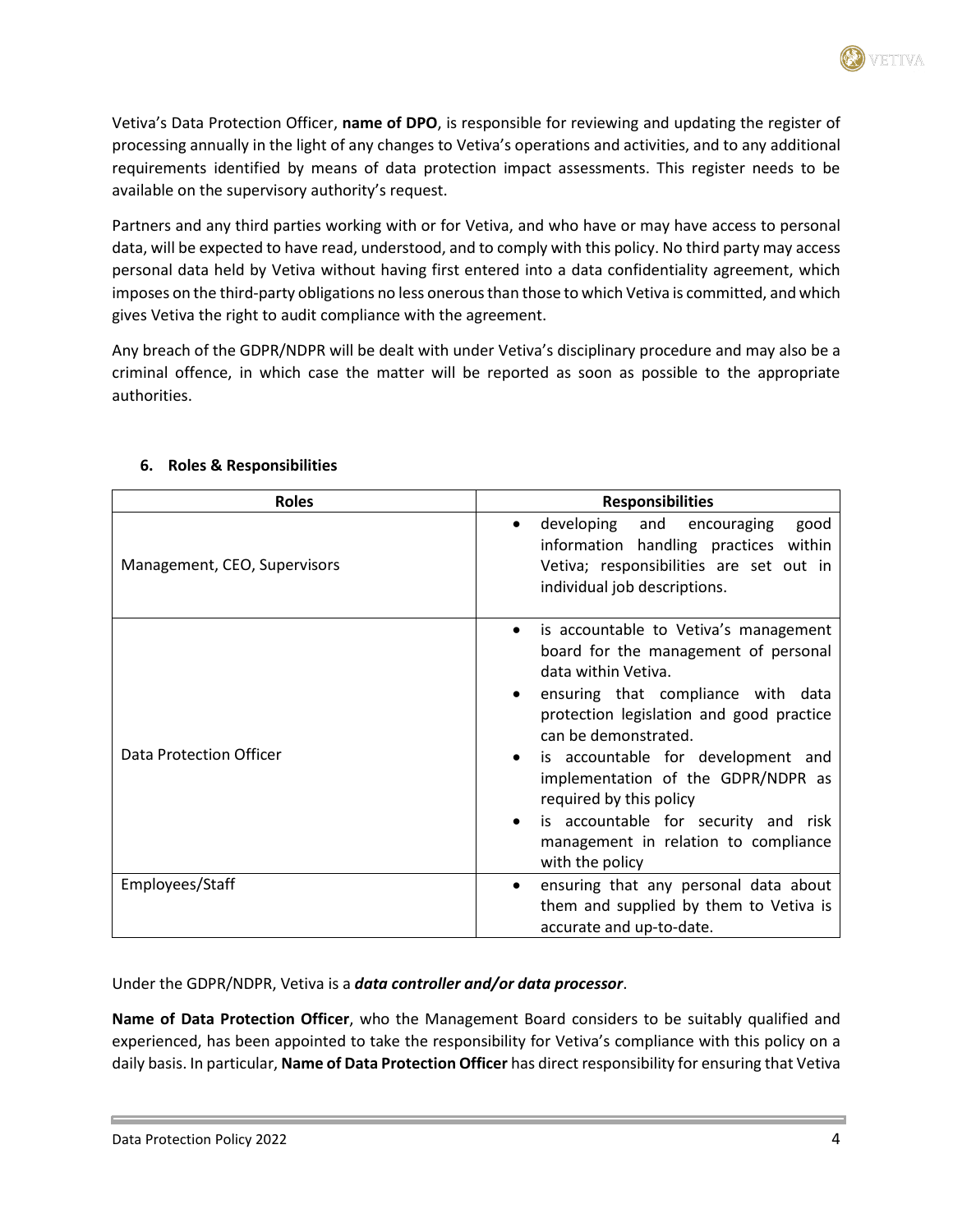

complies with the GDPR/NDPR, as do **Manager/Executive Directors** in respect of data processing that takes place within their area of responsibility.

The **Data Protection Officer** have specific responsibilities in respect of procedures such as the Subject Access Request Procedure and are the first point of call for Employees/Staff seeking clarification on any aspect of data protection compliance.

Compliance with the Nigerian data protection regulation is also the responsibility of all Employees/Staff of Vetiva who use/process personal data. Vetiva's Training Policy sets out specific training and awareness requirements in relation to specific roles and Employees/Staff of Vetiva generally.

## **7. Data Protection Principles**

All personal data collection, processing, retention, transfer, disclosure and destruction are conducted in accordance with the GDPR/NDPR data protection principles. Vetiva d's policies and procedures are also designed to ensure compliance the following principles, as listed billow;

## **7.1 Lawful, Fair, and Transparent Processing of Personal Data**

Processing of personal data may only be carried out on a legitimate basis and in a fair and transparent manner. In order to process data of individuals lawfully, fairly, and transparently, Vetiva shall ensure to seek consent from data subjects as the primary condition for processing.

Vetiva processes personal data to ensure the safety and security of persons of concern or other individuals.

Whether the data is obtained from the data subjects directly or indirectly, Vetiva ensures that certain information are available to the data subjects as practicable, according to Vetiva's Transparency Requirement. Data subjects are also given an easily understandable and accessible privacy information notice, including other specific necessary information like;

- i. the contact details of the Data Protection Officer:
- ii. the purposes of the processing for which the personal data are intended as well as the legal basis for the processing;
- iii. the period for which the personal data will be stored;
- iv. the existence of the rights to request access, rectification, erasure or to object to the processing, and the conditions (or lack of) relating to exercising these rights;
- v. the categories of personal data concerned;
- vi. the recipients or categories of recipients of the personal data, where applicable;
- vii. where applicable, that the controller intends to transfer personal data to a recipient in a foreign country and the level of protection afforded to the data;
- viii. any further information necessary to guarantee fair processing.

## **7.2 Collection of Personal Data Only for Specific, Explicit, and Legitimate Purposes**

Data obtained are for specified purposes, and will not be used for any purpose that differs from those formally notified to the data subject and supervisory authority as set out by Vetiva's GDPR/NDPR register of processing and privacy procedure.

#### **7.3 Necessity & Data Minimization**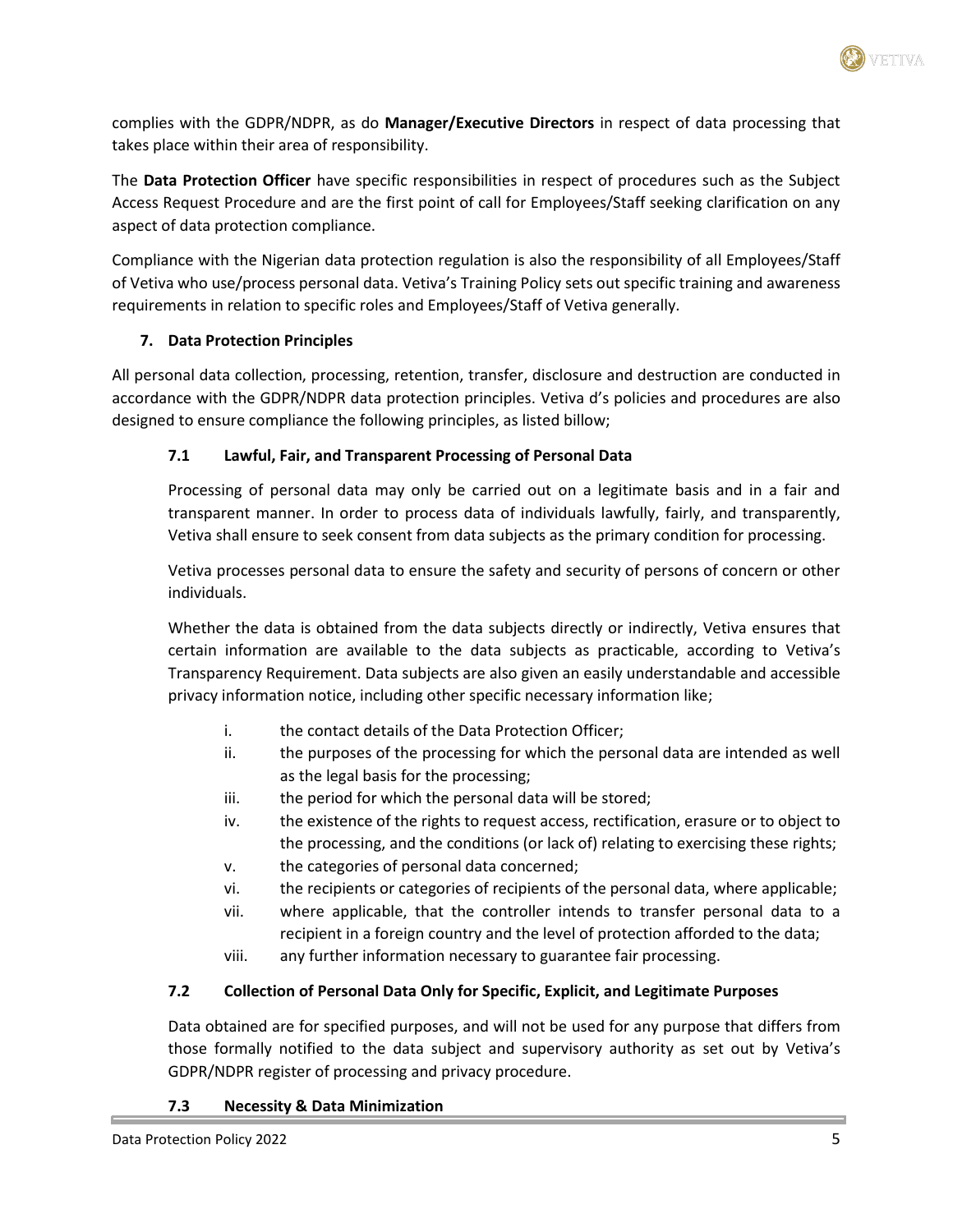

Personal data collected by Vetiva shall be adequate, relevant and limited to what is necessary for processing. This means that Vetiva's Data Protection Officer is responsible for ensuring that only information that is strictly necessary is obtained. All forms of data collection (electronic or paperbased), including data collection requirements in new information systems, will include a fair processing statement or link to privacy statement, and approved by the Data Protection Officer.

The Data Protection Officer will ensure that all data collection methods are reviewed annually to ensure that collected data continues to be adequate, relevant and not excessive.

### **7.4 Accurate, Easy Rectification, and Deletion**

Personal Data shall be accurate and kept up to date. All personal data stored by Vetiva must be reviewed and updated as necessary to ensure that data is accurate and up-to-date. No personal data shall be kept unless it is reasonable to assume that it is accurate, and the Data Protection Officer is responsible for ensuring that all Vetiva staff are trained in the importance of collecting accurate personal data and maintaining it.

The data subject must ensure that any data held by Vetiva is accurate and up-to-date. Completion of electronic or hard copy forms by a data subject will include a statement that the data contained therein is accurate at the date of submission.

Employee/Staff/Customers/Clients and other data subjects are required to notify Vetiva of any changes in circumstance to enable personal records to be updated accordingly. It is the responsibility of Vetiva to ensure that any notification regarding change of circumstances is recorded and acted upon.

The Data Protection Officer is responsible for ensuring that appropriate procedures and policies are in place to keep personal data accurate and up to date, taking into account the volume of data collected, the speed with which it might change and any other relevant factors.

On at least an annual basis, the Data Protection Officer reviews the retention dates of all the personal data processed by Vetiva and will identify any data that is no longer required in the context of the registered purpose. This data will be securely deleted/destroyed in line with the Secure Disposal of Storage Media Procedure.

The Data Protection Officer is responsible for responding to requests for rectification from data subjects within one month (Subject Access Request Procedure). This can be extended to a further two months for complex requests. If Vetiva decides not to comply with the request, the Data Protection Officer must respond to the data subject to explain its reason and inform them of their right to complain to the supervisory authority and seek judicial remedy.

The Data Protection Officer is responsible for making appropriate arrangements that, where thirdparty organisations may have been passed inaccurate or out-of-date personal data, to inform them that the information is inaccurate and/or out of date and is not to be used to inform decisions about the individuals concerned; and for passing any correction to the personal data to the third party where this is required.

#### **7.5 Storage Limitation**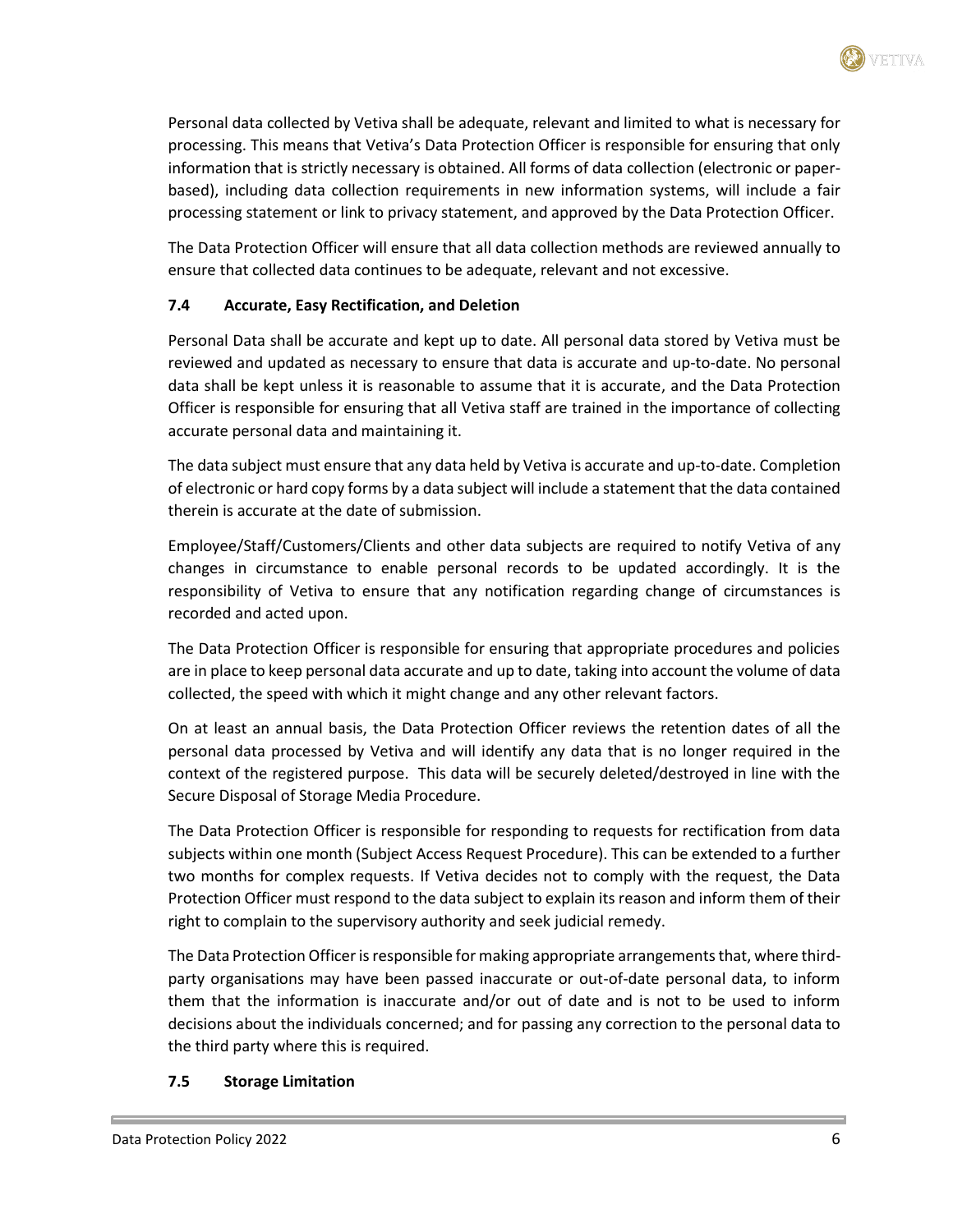

Personal data must be kept in a form such that the data subject can be identified only as long as is necessary for processing. Where personal data is to be retained beyond the processing date, it will be **[minimised/encrypted/pseudonymised]** in order to protect the identity of the data subject in the event of a data breach.

Personal data will be retained in line with the Retention of Records Procedure. Once thisretention date is passed, it must be securely destroyed as set out in this procedure.

The Data Protection Officer must, in written form, specifically approve any data retention that exceeds the retention periods defined in Retention of Records Procedure, and must ensure that the justification is clearly identified and in line with the requirements of the data protection legislation.

## **7.6 Integrity and Confidentiality**

Personal data shall be processed in a manner that ensures appropriate security of personal data including protection against unauthorized and unlawful processing, accidental loss, destruction, or damage. Vetiva must use appropriate technical and organizational measures to ensure the integrity and confidentiality of personal data is maintained at all time.

In determining appropriateness, the Data Protection Officer should also consider the extent of possible damage or loss that might be caused to individuals (staff/customers) if a security breach occurs, the effect of any security breach on Vetiva itself, and any likely reputational damage including the possible loss of customer trust.

When assessing appropriate technical measures, the Data Protection Officer will consider the following:

- i. Password protection;
- ii. Automatic locking of idle terminals;
- iii. Removal of access rights for USB and other memory media;
- iv. Virus checking software and firewalls;
- v. Role-based access rights including those assigned to temporary staff;
- vi. Encryption of devices that leave the organisations premises such as laptops;
- vii. Security of local and wide area networks;
- viii. Privacy enhancing technologies such as pseudonymisation and anonymisation;
- ix. Identifying appropriate international security standards relevant to Vetiva.

When assessing appropriate organisational measures, the Data Protection Officer will consider the following:

- i. The appropriate training levels throughout Vetiva;
- ii. Measures that consider the reliability of employees (such as references etc.);
- iii. The inclusion of data protection in employment contracts;
- iv. Identification of disciplinary action measures for data breaches;
- v. Monitoring of staff for compliance with relevant security standards;
- vi. Physical access controls to electronic and paper-based records;
- vii. Adoption of a clear desk policy;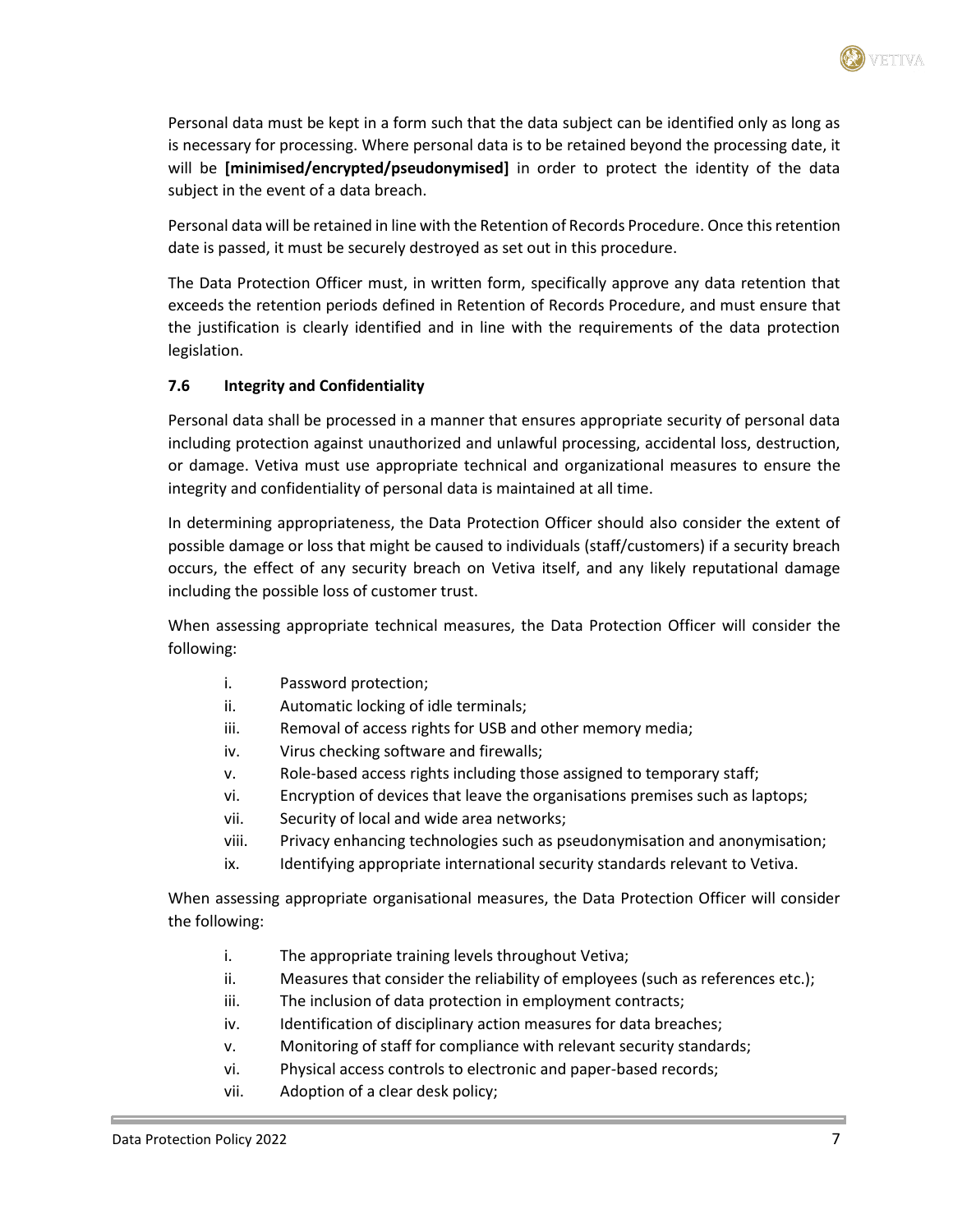

- viii. Storing of paper-based data in lockable fire-proof cabinets;
- ix. Restricting the use of portable electronic devices outside of the workplace;
- x. Restricting the use of employee's own personal devices being used in the workplace;
- xi. Adopting clear rules about passwords;
- xii. Making regular backups of personal data and storing the media off-site;
- xiii. The imposition of contractual obligations on the organisation to take appropriate security measures when transferring data to foreign countries.

These controls have been selected on the basis of identified risks to personal data, and the potential for damage or distress to individuals whose data is being processed.

#### **7.7 Accountability**

Vetiva must be able to explicitly demonstrate compliance with accountability and governance, as well as all other GDPR/NDPR data protection principles by implementing data protection policies, adhering to codes of conducts, implementing technical and organizational measures, and adopting techniques such as Data Protection by design, Data Protection Impact Assessments (DPIAs), breach notification procedures, and incidence response plan.

#### **8. Rights of the Data Subject**

In regards to data processing and recording, data subjects have the right to:

- i. Be informed of the specific purpose for which the personal data will be processed, and if the data will be transferred or disclosed to a third party.
- ii. make subject access requests regarding the nature of information held and to whom it has been disclosed.
- iii. prevent processing likely to cause damage or distress.
- iv. prevent processing for purposes of direct marketing.
- v. be informed about the mechanics of automated decision-taking process that will significantly affect them.
- vi. not have significant decisions that will affect them taken solely by automated process.
- vii. sue for compensation if they suffer damage by any contravention of the GDPR/NDPR.
- viii. take action to rectify, block, erase, including the right to be forgotten, or destroy inaccurate data.
- ix. request the supervisory authority to assess whether any provision of the GDPR/NDPR has been contravened.
- x. have personal data provided to them in a structured, commonly used and machinereadable format, and the right to have that data transmitted to another controller.
- xi. object to any automated profiling that is occurring without consent.

Vetiva also ensures that:

i. Data subjects may make data access requests as described in Subject Access Request Procedure; this procedure also describes how Vetiva will ensure that its response to the data access request complies with the requirements of the GDPR/NDPR.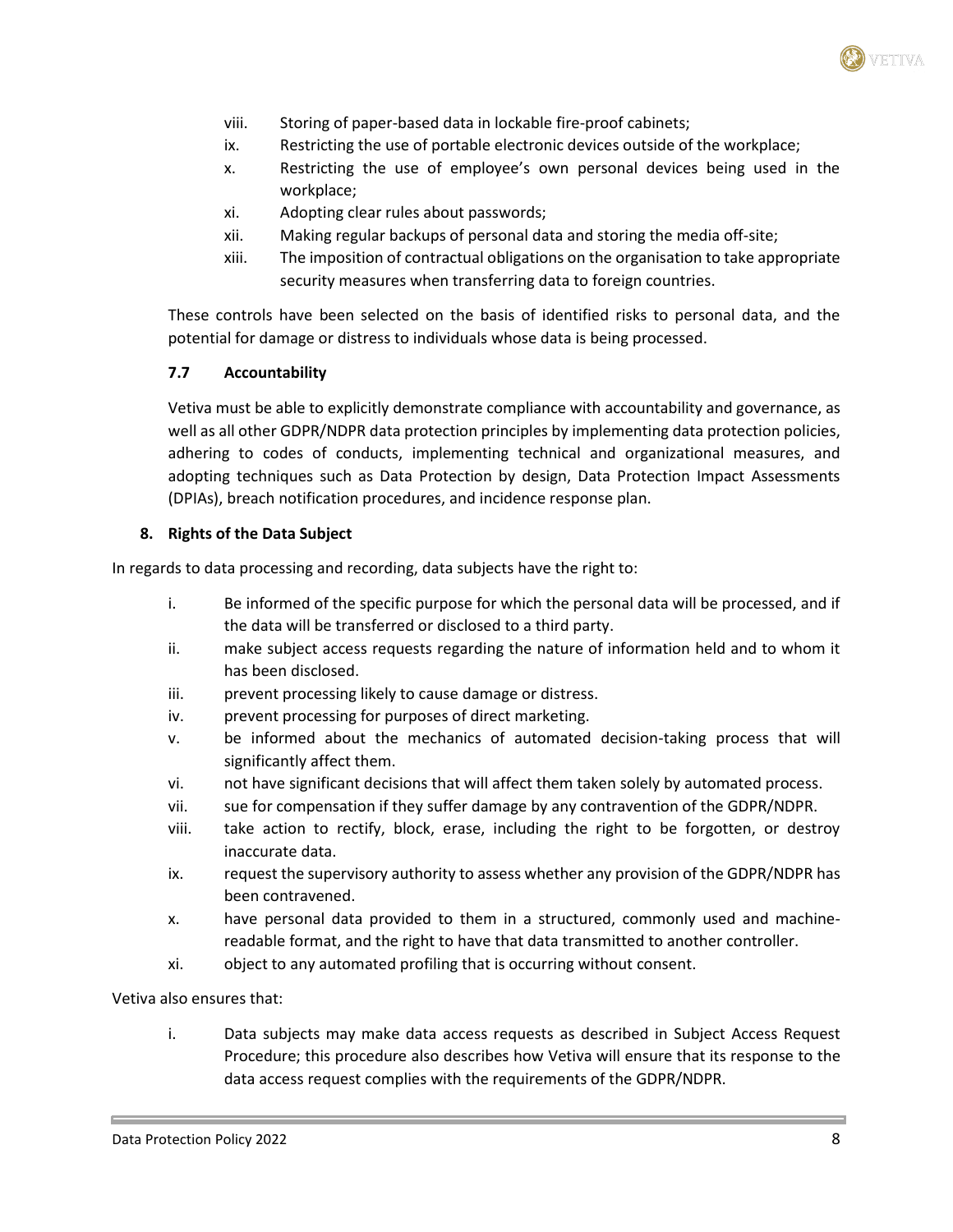ii. Data subjects have the right to complain to Vetiva relating to the processing of their personal data, the handling of a request from a data subject and appeals from a data subject on how complaints have been handled in line with the Complaints Procedure.

## **9. Consent**

Vetiva understands 'consent' to mean that it has been explicitly and freely given, and a specific, informed and unambiguous indication of the data subject's wishes that, by statement or by a clear affirmative action, signifies agreement to the processing of personal data relating to him or her. The data subject can withdraw their consent at any time.

Vetiva understands 'consent' to mean that the data subject has been fully informed of the intended processing and has signified their agreement, while in a fit state of mind to do so and without pressure being exerted upon them. Consent obtained under duress or on the basis of misleading information will not be a valid basis for processing.

There must be some active communication between the parties to demonstrate active consent. Consent cannot be inferred from non-response to a communication. Vetiva must be able to demonstrate that consent was obtained for the processing operation.

For sensitive data, explicit written consent of data subjects must be obtained unless an alternative legitimate basis for processing exists.

In most instances, consent to process personal and sensitive data is obtained routinely by Vetiva using standard consent documents e.g. when a new client signs a contract, or during induction for participants on programmes.

Where Vetiva provides online services to children, parental or custodial authorisation must be obtained. This requirement applies to children under the age of 16 in the case of GDPR and 18 in the case of NDPR.

## **10. Data Security**

For security of personal data;

- All Employees/Staff are responsible for ensuring that any personal data that Vetiva holds and for which they are responsible, is kept securely and is not under any conditions disclosed to any third party unless that third party has been specifically authorised by Vetiva to receive that information and has entered into a confidentiality agreement.
- All personal data should be accessible only to those who need to use it, and access may only be granted in line with the Access Control Policy. All personal data should be treated with the highest security and must be kept:
	- i. in a lockable room with controlled access; and/or
	- ii. in a locked drawer or filing cabinet; and/or
	- iii. if computerised, password protected in line with corporate requirements in the Access Control Policy; and/or
	- iv. stored on (removable) computer media which are encrypted in line with Secure Disposal of Storage Media.

Care must be taken to ensure that PC screens and terminals are not visible except to authorised Employees/Staff of Vetiva. All Employees/Staff are required to enter into an Acceptable Use Agreement

VETIVA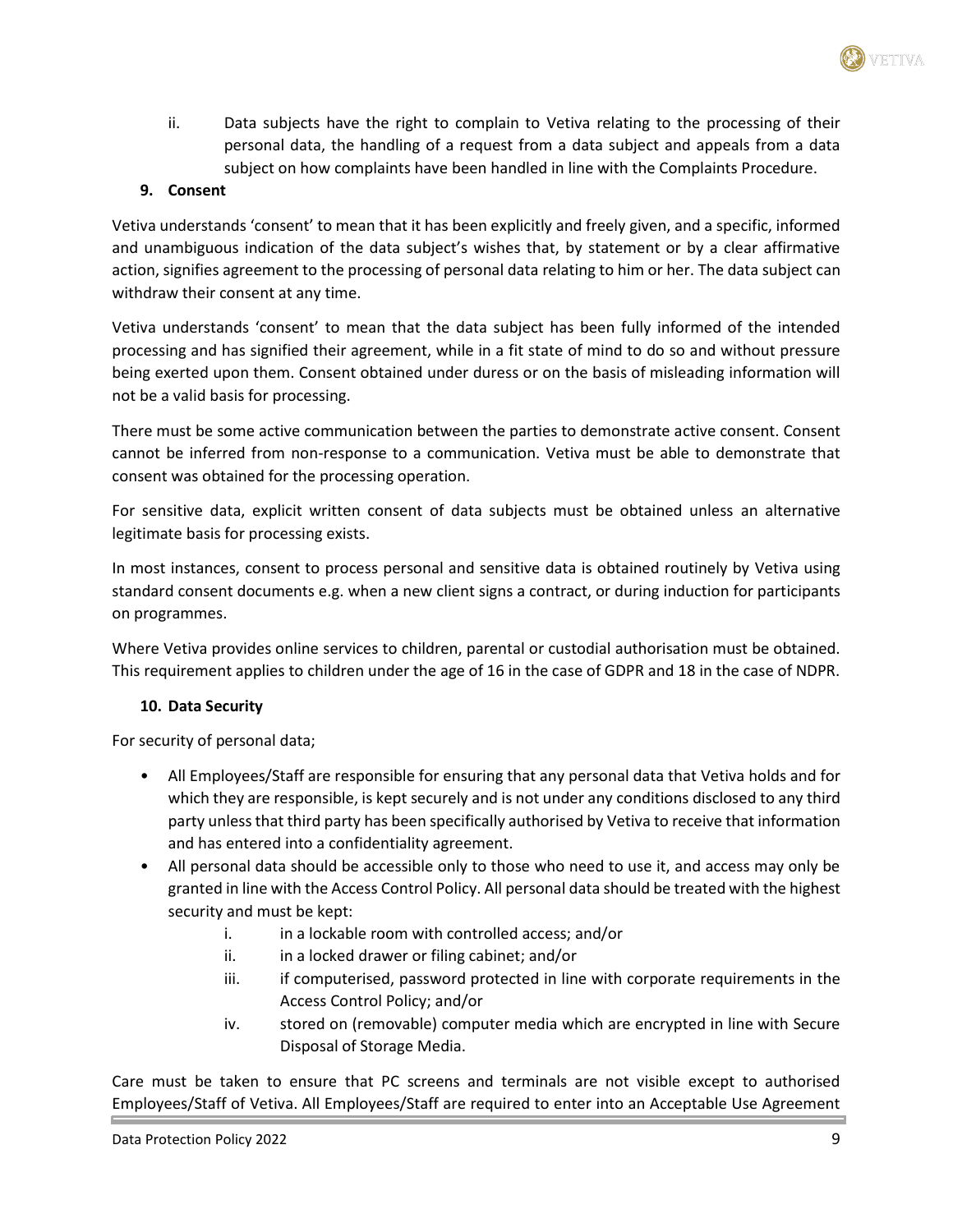

before they are given access to organisational information of any sort, which details rules on screen timeouts.

Manual records may not be left where they can be accessed by unauthorised personnel and may not be removed from business premises without explicit written authorisation.

Personal data may only be deleted or disposed of in line with the Retention of Records Procedure. Manual records that have reached their retention date are to be shredded and disposed of as 'confidential waste'. Hard drives of redundant PCs are to be removed and immediately destroyed as required by before disposal.

Processing of personal data 'off-site' presents a potentially greater risk of loss, theft or damage to personal data. Staff must be specifically authorised to process data off-site.

Contracts with second-level subcontractors will only be approved if they are required to comply with at least the same security and other provisions as the primary subcontracting organisation (the vendor/supplier) if the subcontractor specify that, when the contract is terminated or upon the request of the data subject on legal grounds, related personal data will either be destroyed or returned to Vetiva, and so on down the chain of sub-contracting.

#### **10.1 Data Encryption**

Data Encryption is the process of converting data or information into a code to prevent unauthorised access by human and/or computer systems. Data encryption can be used during data storage or transmission and is typically used in conjunction with authentication services to ensure that keys are only provided to, or used by, authorized users.

It is the policy of Vetiva to protect sensitive data or asset from unauthorized access (whether stored on a system within the office environment or on other location, or in transit) by the use of encryption technologies.

#### **Procedure.**

- Data Storage Devices

All personal data storage devices that are owned by Vetiva or contains data related to Vetiva must be encrypted.

Examples of data storage devices are, but not limited to: Laptops, Desktop Computers, USB Flash Drives, External Hard Drives, Smartphones, etc.

- Encryption Administration

- Vetiva IT must ensure that all portable data storage devices purchase or in use, for the organization's business are encrypted.
- Only encrypted devices should be use to access Vetiva portal or storage

- Data Transmission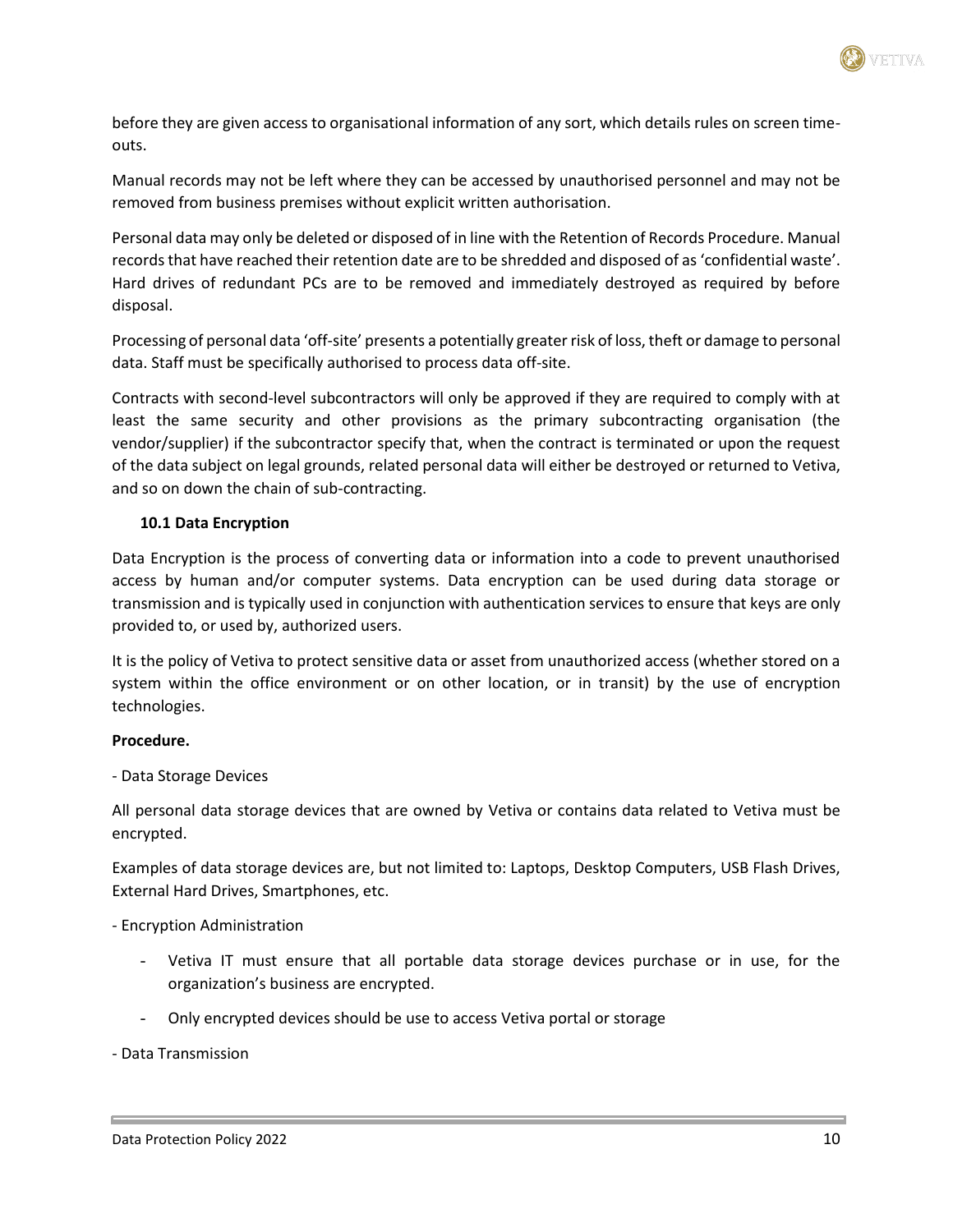Sensitive data or information must be encrypted before transmission. Data transmissions should be conducted using a Secure Socket Layer (SSL) or an equivalent encryption protocol pre-approved by IT.

- File Encryption

In instances where a whole device cannot be encrypted, measures should be taken to ensure individual files are encrypted before transit or storage. Files encrypted must meet the barest minimum standard for encryption.

- Encryption Standard

All encryption technology must meet a minimal standard.

Technology used to encrypt devices that exceed the standard are permitted to be used while Devices or transmissions that fail to meet the standard may not be employed to store or transmit sensitive data.

- Encryption Key Management

Keys used for encryption should be stored separately and must not be shared in sight or publicly.

## **11. Data Disclosure**

Vetiva must ensure that personal data is not disclosed to unauthorised third parties. All Employees/Staff should exercise caution when asked to disclose personal data held on another individual to a third party. It is important to bear in mind whether or not disclosure of the information is relevant to, and necessary for, the conduct of Vetiva's business.

All requests to provide data for one of these reasons must be supported by appropriate paperwork and all such disclosures must be specifically authorised by the Data Protection Officer.

## **12. Data Retention and Disposal**

Vetiva complies with GDPR/NDPR and other relevant local laws, standards and guidelines regulating the retention and destruction of personal data, documents and information. As such, Vetiva shall not keep personal data in a form that can identify data subjects for a longer than is necessary, in relation to the purpose(s) for which the data was originally collected.

The retention period for each category of personal data is set out in the Retention of Records Schedule along with the criteria used to determine this period including any statutory obligations Vetiva has to retain the data.

Personal data must be disposed of securely in accordance with the principle of the GDPR/NDPR – processed in an appropriate manner to maintain security, thereby protecting the "rights and freedoms" of data subjects. Any disposal of data will be done in accordance with the Secure Disposal Procedure.

## **13. Data Transfer**

Where it is intended that personal data will be transferred to a foreign country or international organisation, an affirmation of the Attorney General of the Federation, that the data protection levels in the foreign country or international organisation are adequate in accordance with the provision of GDPR/NDPR regulations must be obtained.